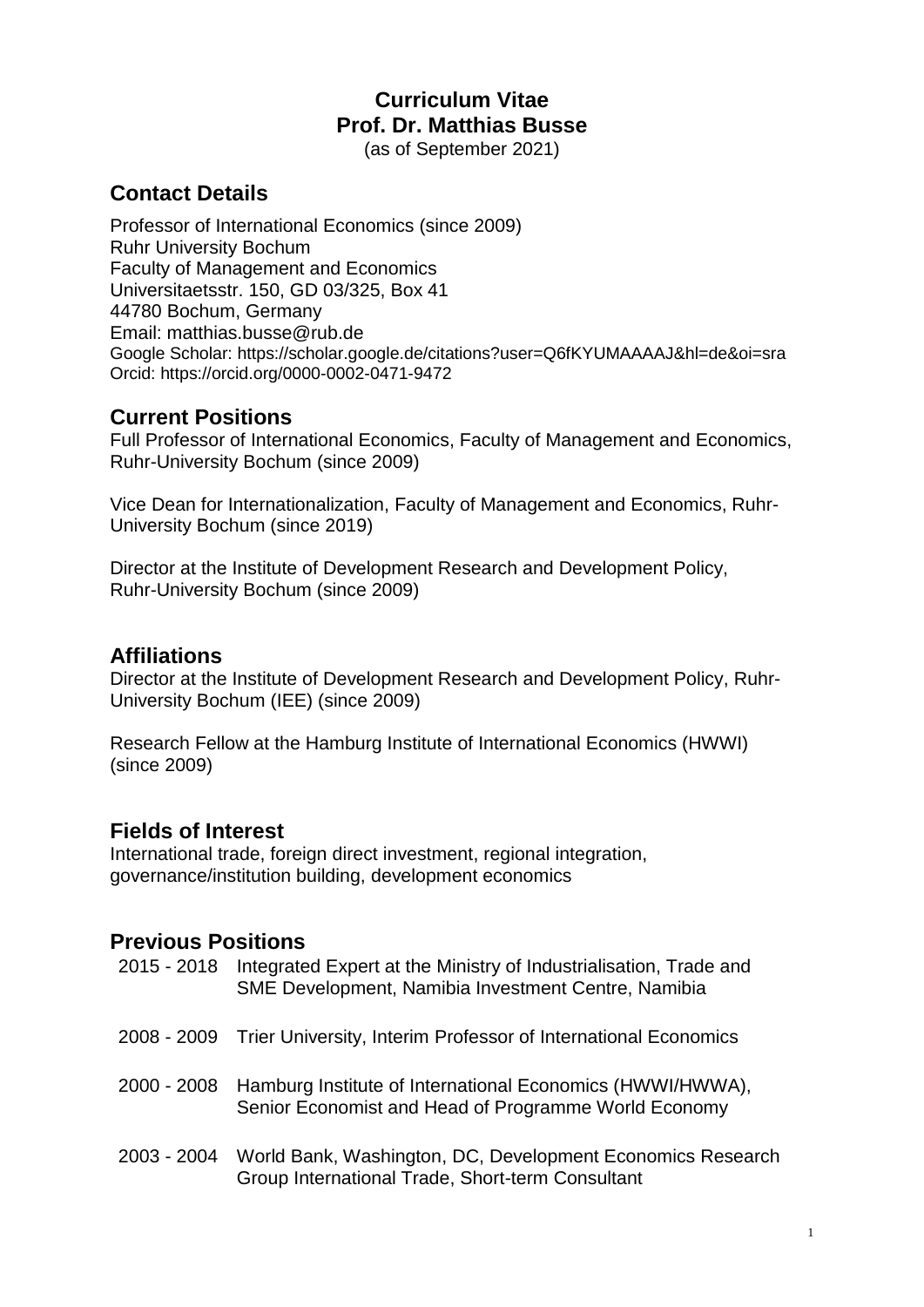| 2001 - 2002 University of Adelaide, Visiting Research Fellow       |
|--------------------------------------------------------------------|
| 1999 - 2000 Freelance Management Consultant                        |
| 1997 - 1998 German Federal Chancellery, Bonn, Economist            |
| 1993 - 1996 University of Hamburg, Teaching and Research Assistant |
|                                                                    |

### **Academic Education**

| 2006 | University of Hamburg, Habilitation (Postdoctoral Thesis in<br>Economics)   |
|------|-----------------------------------------------------------------------------|
| 1997 | University of Hamburg, Ph.D. in Economics                                   |
| 1993 | University of Hamburg, Diplom-Volkswirt (Master of Science in<br>Economics) |

# **Research and Consultancy Projects in Developing Countries**

- Namibia: Integrated expert at the Ministry of Industrialization, Trade and SME Development (October 2015-March 2018), Namibia Investment Centre, FDI strategy development and implementation
- Burkina Faso: UEMOA consultancy project on regional integration, including foreign investment and trade
- Ghana:
	- o Workshop on Trade/FDI in sub-Saharan Africa (Volkswagen Foundation)
	- o FDI promotion project on behalf of GIZ and the German Ministry for Economic Cooperation and Development, survey of foreign firms, determinants and effects of FDI)
	- o PhD research school in international economics for African PhD students (Volkswagen Foundation)
	- o Private Sector Development and Governance (International Growth Centre)
	- o Research school in development policy for African postdocs in economics and political science (Volkswagen Foundation)
- Jordan: Trade-related capacity building and impact assessment studies (EU Twinning Project)
- Syria: Impact of economic reforms / social market economy (GIZ)
- West Africa: ECOWAS Economic Partnership Agreements project (Friedrich-Ebert Foundation)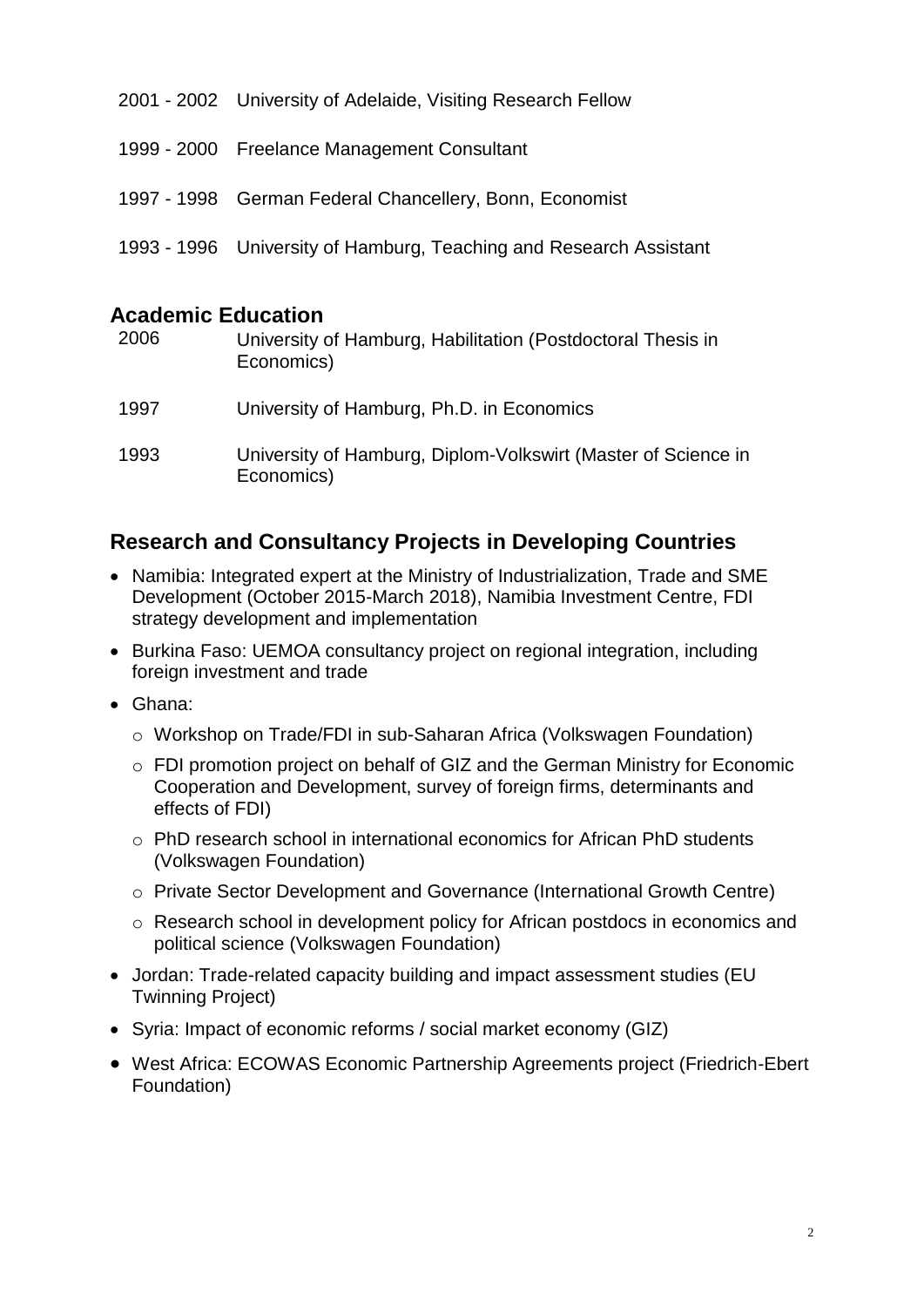# **Publications**

### **Monographs**

- *Aid for Trade: Making Trade Effective for Development*, HWWI/PwC (eds.), Hamburg: HWWI and PwC, 2009 (with Alero Agboghoroma, Skadi Falatik, Ruth Hoekstra, Jens Königer, Georg Koopman, Claudia Kühne and Nikolaus Roloff)
- *Institutions, Governance and Trade: An Empirical Investigation of the Linkages in View of the Proposed ACP/EU Economic Partnership Agreements*, Friedrich-Ebert-Stiftung/HWWI (eds.), Bonn: Friedrich-Ebert-Stiftung, 2007 (with Axel Borrmann, Silke Fischer and Steffen Gröning)
- *The Impact of ACP/EU Economic Partnership Agreements on ECOWAS Countries: An Empirical Analysis of the Trade and Budget Effects*, Bonn: Friedrich-Ebert-Stiftung, International Development Corporation, 2004 (with Axel Bormann and Harald Großmann)
- *Sozialpolitische Ziele in der Welthandelsorganisation*, Baden-Baden: Nomos, 2002 (with Deike Fuchs, Harald Grossmann and Georg Koopmann)
- *Die Auswirkungen der nordamerikanischen Freihandelszonen auf die Europäische Union: eine Analyse der Handelseffekte*, Hamburg: Verlag Dr. Kovac, 1997 (PhD Dissertation)

### **Journal Articles**

- Promoting Rwanda's Business Environment: Impact of Reforms and Drivers of Change, *Development Policy Review* (with Talea Bernatzki and Ruth Hoekstra), forthcoming
- Structural Transformation and its Relevance for Economic Growth in Sub-Saharan Africa, *Review of Development Economics*, Vol. 23 (2019), No. 1, pp. 33-53 (with Ceren Erdogan and Henning Mühlen)
- Bilateral Investment Treaties as Deterrents of Host-country Discretion: The Impact of Investor-state Disputes on Foreign Direct Investment in Developing Countries, *Review of World Economics*, Vol. 154 (2018), No. 1, pp 119–155 (with Emma Aisbett and Peter Nunnenkamp)
- The Effectiveness of Aid in Improving Regulations An Empirical Assessment, *South African Journal of Economics*, Vol. 85 (2017), No. 3, pp. 368-385 (with Ruth Hoekstra and Robert Osei)
- China's Impact on Africa [The Role of Trade, FDI and Aid,](http://onlinelibrary.wiley.com/doi/10.1111/kykl.12110/abstract?campaign=woletoc) *Kyklos*, Vol. 69 (2016), No. [2, pp. 228–262](http://onlinelibrary.wiley.com/doi/10.1111/kykl.12110/abstract?campaign=woletoc) (with Ceren Erdogan and Henning Mühlen)
- Trade and Economic Growth: A Re-examination of the Empirical Evidence, *Economics Bulletin*, Vol. 35 (2015), No. 4, pp. 2862-2876 (with Jens Königer)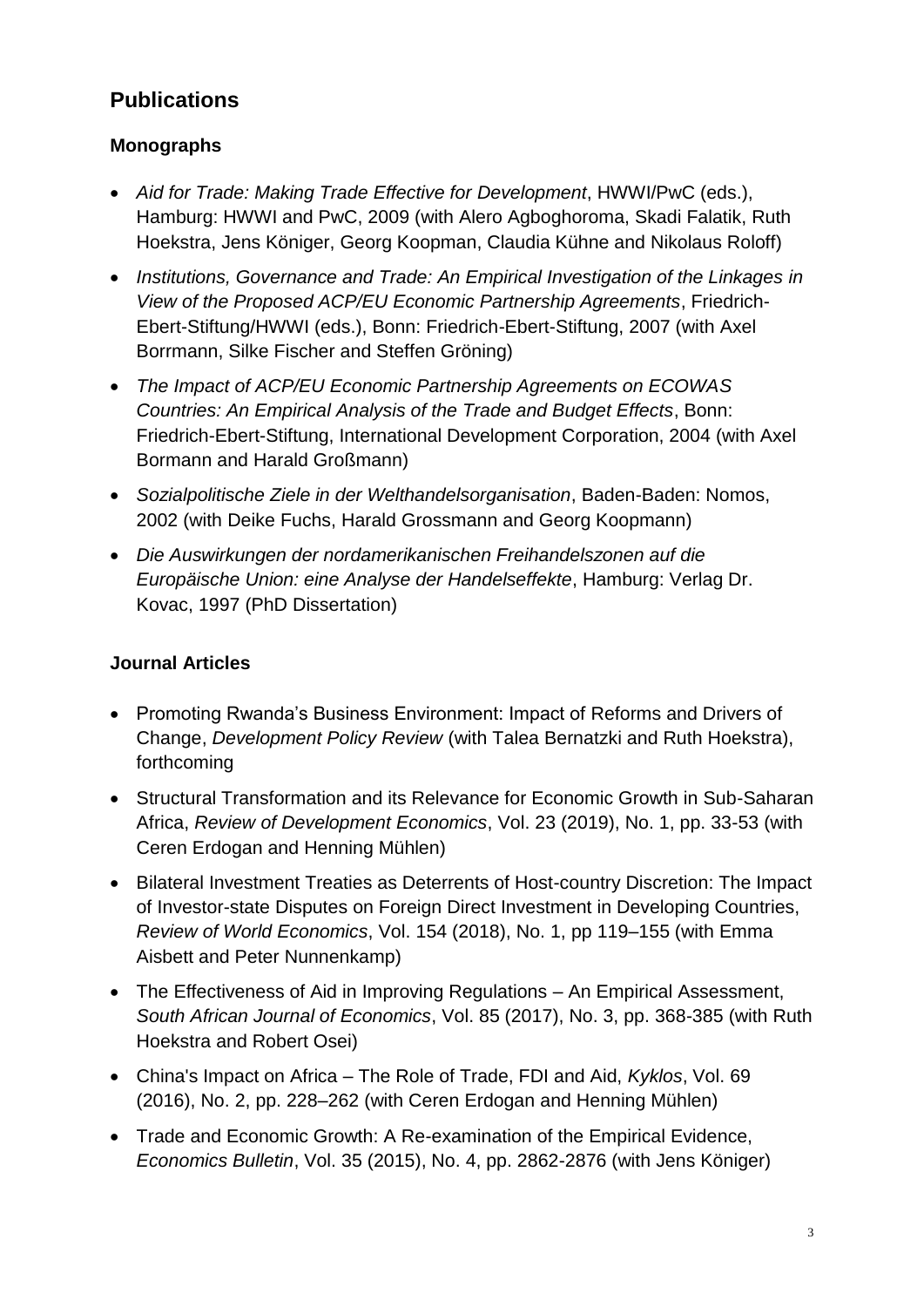- What Drives FDI from Non-traditional Sources? A Comparative Analysis of the Determinants of Bilateral FDI Flows, *Economics: The Open-Access, Open-Assessment E-Journal*, Vol. 7, 2014-1 (with [Maximiliano Sosa Andrés](http://www.economics-ejournal.org/community/authors/author.2012-10-10.7558593348) and [Peter](http://www.economics-ejournal.org/community/authors/author.2012-10-10.6915357597)  [Nunnenkamp\)](http://www.economics-ejournal.org/community/authors/author.2012-10-10.6915357597)
- The Resource Curse Revisited: Governance and Natural Resources, *Public Choice*, Vol. 154 (2013), No. 1-2, pp. 1-20 (with Steffen Gröning)
- Trade in Pollutive Industries and the Stringency of Environmental Regulations, *Applied Economics Letters*, Vol. 20 (2013), No. 4, pp. 320-323 (with Magdalene Silberberger)
- Do Trade and Investment Agreements Lead to More FDI? Accounting for Key Provisions Inside the Black Box, *International Economics and Economic Policy*, Vol. 10 (2013), No. 2, pp. 247-275 (with Axel Berger, Peter Nunnenkamp and Martin Roy)
- Foreign Direct Investment and Exchange Rate Regimes, *Economics Bulletin*, Vol. 33 (2013), No. 1, pp. 843-858 (with Carsten Hefeker and Signe Nelgen)
- Assessing the Impact of Trade Liberalization: The Case of Jordan, *Journal of Economic Integration*, Vol. 27 (2012), No. 3, pp. 466-486 (with Steffen Gröning)
- The Impact of Aid for Trade Facilitation on the Costs of Trading, *Kyklos*, Vol. 65 (2012), No. 2, pp. 143-163 (with Jens Königer and Ruth Hoekstra)
- More Stringent BITs, Less Ambiguous Effects on FDI? Not a Bit!, *Economics Letters*, Vol. 112 (2011), No. 3, pp. 270-272 (with Axel Berger, Peter Nunnenkamp and Martin Roy)
- The Characteristics and Determinants of FDI in Ghana, *European Journal of Development Research*, Vol. 23 (2011), No. 3, pp. 389-408 (with Fabian Barthel and Robert Osei)
- Foreign Direct Investment and Labor Rights: A Panel Analysis of Bilateral FDI Flows, *Applied Economics Letters*, Vol. 18 (2011), No. 2, pp. 149-152 (with Peter Nunnenkamp and Mariana Spatareanu)
- The Impact of Double Taxation Treaties on Foreign Direct Investment: Evidence from Large Dyadic Panel Data, *Contemporary Economic Policy*, Vol. 28 (2010), No. 3, pp. 366-377 (with Fabian Barthel and Eric Neumayer)
- FDI Promotion through Bilateral Investment Treaties: More than a BIT?, *Review of World Economics* (Weltwirtschaftliches Archiv), Vol. 146 (2010), No. 1, pp.147- 178 (with Jens Königer and Peter Nunnenkamp)
- Does Foreign Aid Improve Governance?, *Economics Letters*, Vol. 104 (2009), No. 2, pp. 76-78 (with Steffen Gröning)
- Gender Disparity in Education and the International Competition for FDI, *Feminist Economics*, Vol. 15 (2009), No. 3, pp. 61–90 (with Peter Nunnenkamp)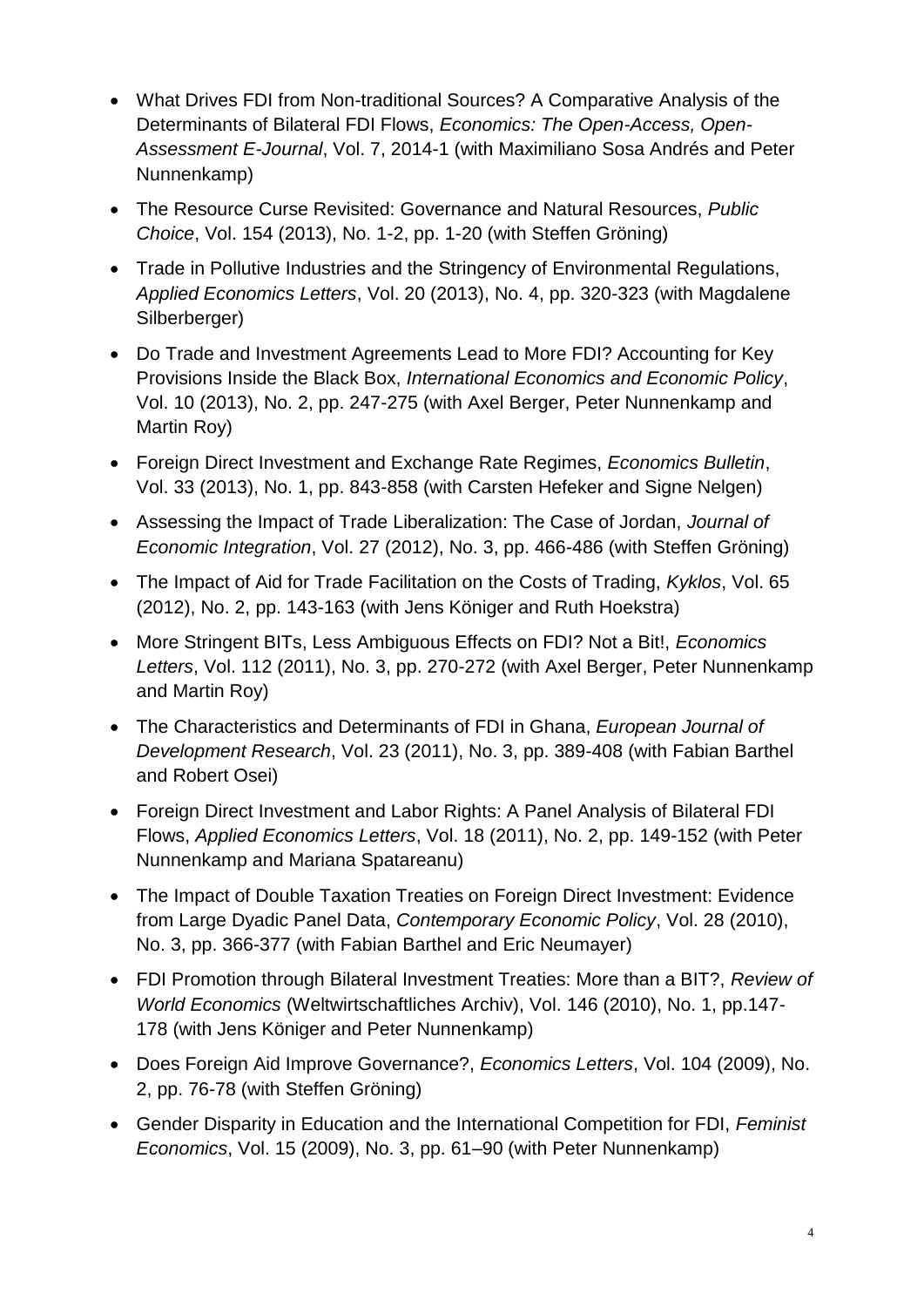- Trade, Labour Market Regulations, and Growth, *Applied Economics Letters*, Vol. [16](http://www.informaworld.com/smpp/title~content=t713684190~db=all~tab=issueslist~branches=16#v16) (2009), No. [8,](http://www.informaworld.com/smpp/title~content=g911061498~db=all) pp. 809-812 (with Carsten Hefeker)
- Foreign Direct Investment, Regulations and Growth, *World Economy*, Vol. 31 (2008), No. 7, pp. 861-886 (with Jose Luis Groizard)
- Technology Trade in Economic Development, *World Economy*, Vol. 31 (2008), No. 4, pp. 569-592 (with Jose Luis Groizard)
- Political Risk, Institutions and Foreign Direct Investment, *European Journal of Political Economy*, Vol. 23 (2007), No. 2, pp. 397-415 (with Carsten Hefeker)
- Assessing the Impact of ACP/EU Economic Partnership Agreements on West African Countries, *Journal of Development Studies*, Vol. 43 (2007), No. 5, pp. 787-811 (with Harald Grossmann)
- Should Caribbean Countries Sign an Economic Partnership Agreement With the EU? Expected Challenges and Strategic Options, *Journal of Economic Integration*, Vol. 22 (2007), No. 3, pp. 598-618 (with Simon Lüthje)
- Consequences of Economic Partnership Agreements Between East and Southern African Countries and the EU for Inter- and Intra-regional Integration, *International Economic Journal*, Vol. 21 (2007), No. 2, pp. 233-254 (with Axel Borrmann and Manuel de la Rocha)
- The Institutional Challenge of the ACP/EU Economic Partnership Agreements, *Development Policy Review*, Vol. 25 (2007), No. 4, pp. 403-416 (with Axel Borrmann)
- Does Africa Really Benefit from Trade?, *Economics Bulletin*, Vol. 6 (2007), No. 1, pp. 1-6 (with Jose Luis Groizard)
- Between Two Poles: A Dual Currency Board for Mercosur, *North American Journal of Economics and Finance*, Vol. 17 (2006), No. 3, pp. 349-362 (with Carsten Hefeker and Georg Koopmann)
- Institutional Quality and the Gains from Trade, *Kyklos*, Vol. 59 (2006), No. 3, pp. 345-368 (with Axel Borrmann and Silke Neuhaus)
- Gender Inequality and Trade, *Review of International Economics*, Vol. 14 (2006), No. 3, pp. 362-379 (with Christian Spielmann)
- Trade Effects of the East African Community, *Estey Centre Journal of International Law and Trade Policy*, Vol. 6 (2005), No. 1, pp. 62-83 (with Rasul Shams)
- Trade, Environmental Regulations and the WTO: New Empirical Evidence, *Journal of World Trade*, Vol. 38 (2004), No. 2, pp. 285-306
- On the Determinants of Core Labour Standards: The Case of Developing Countries, *Economics Letters*, Vol. 83 (2004), No. 2, pp. 211-217
- Transnational Corporations and Repression of Political Rights and Civil Liberties: An Empirical Analysis, *Kyklos*, Vol. 57 (2004), No. 1, pp. 45-65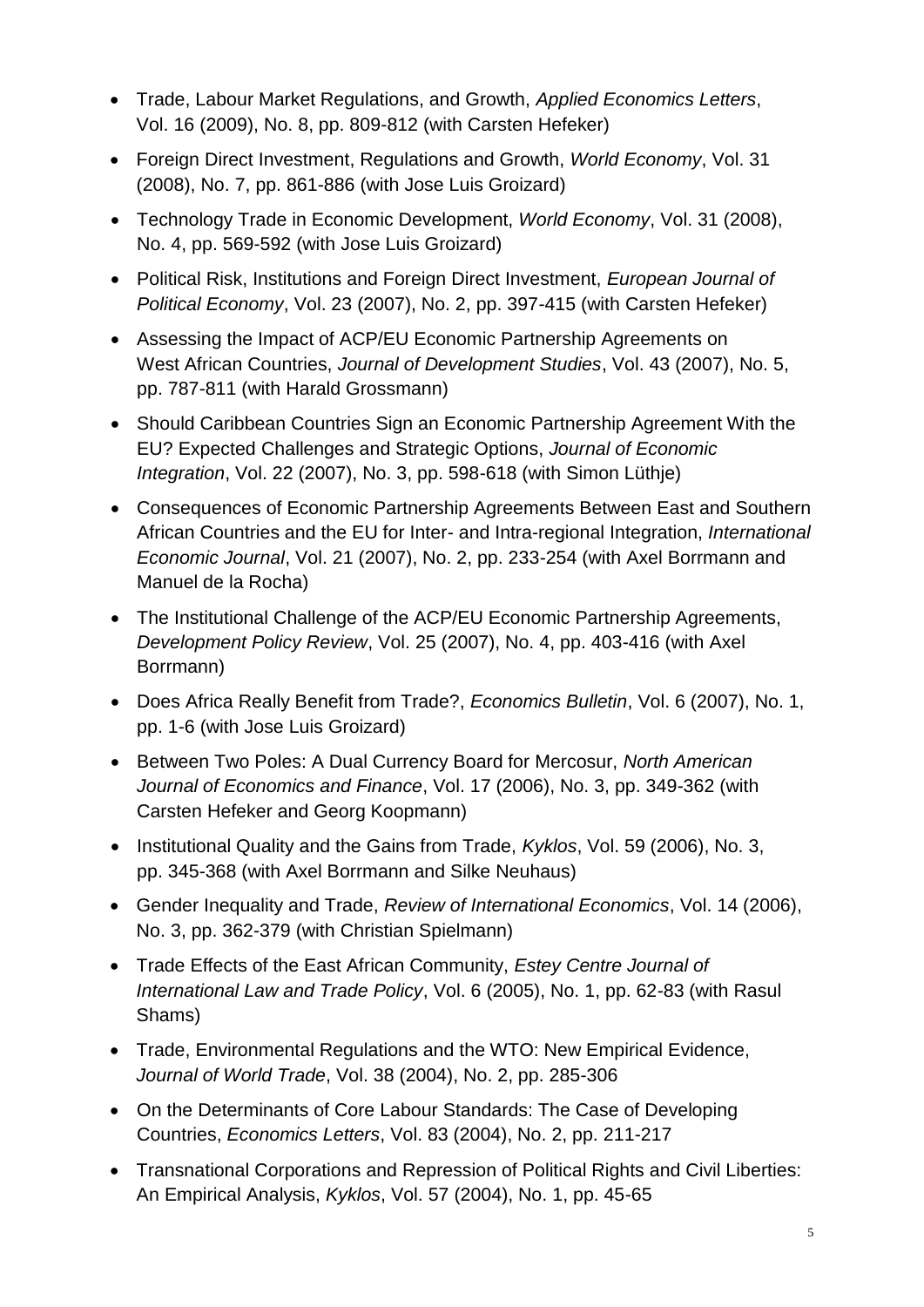- Export Structure, FDI and Child Labour, *Journal of Economic Integration*, Vol. 19 (2004), No. 4, pp. 804-829 (with Sebastian Braun)
- Trade and Investment Effects of Forced Labour: An Empirical Assessment, *International Labour Review*, Vol. 142 (2003), No. 1, pp. 49-71 (with Sebastian Braun)
- Do Transnational Corporations Care About Labour Standards?, *Journal of Developing Areas*, Vol. 36 (2003), No. 2, pp. 49-68
- Tariffs, Transport Costs and the WTO Doha Round: The Case of Developing Countries, *Estey Centre Journal of International Law and Trade Policy*, Vol. 4 (2003), No. 1, pp. 15-31
- Do Labor Standards Affect Comparative Advantage in Developing Countries? *World Development*, Vol. 30 (2002), No. 11, pp. 1921-1932
- Competition Intensity, Potential Competition and Transaction Cost Economics, *World Competition*, Vol. 25 (2002), No. 3, pp. 349-359
- Foreign Direct Investment and Fandamental Workers' Rights, *Journal of International Relations and Development,* Vol. 5 (2002), No. 2, pp. 143-155
- The EU-Mexico Free Trade Agreement: Incentives, Context and Effects, *Journal of World Investment*, Vol. 3 (2002), No. 1, pp. 97-126 (with Georg Koopmann)
- Comparative Advantage, Trade and Labour Standards, *Economics Bulletin*, Vol. 6 (2002), No. 2, pp. 1-8
- Transaktionskosten and Wettbewerbspolitik, *Wirtschaft and Wettbewerb*, Vol. 52 (2002), No. 2, pp. 112-120
- Comercio Libre entre México y la Unión Europea Efectos Económicos e Implicaciones Políticas, *Economía, Teoría y Práctica*, II/2001, pp. 37-62 (with Georg Koopmann)
- NAFTA's Impact on the European Union, *Aussenwirtschaft*, Vol. 51 (1996), No. 3, pp. 363-382

### **Chapters in Books**

- The Relationship between Double Taxation Treaties and Foreign Direct Investment, in Michael Lang et al. (eds.), *Tax Treaties: Building Bridges between Law and Economics*, Amsterdam: IBFD, 2010, pp. 3-18 (with Fabian Barthel, Richard Krever and Eric Neumayer)
- Investitionsstandort Afrika, in Afrika-Verein der deutschen Wirtschaft (eds.), *Vision Afrika*, Hamburg: Afrika-Verein, 2009, pp. 34-37
- Environmental Standards and the World Trade Organization: Evidence and Policy Implications, in: John-ren Chen, Christian Smekal and Karl Socher (eds.),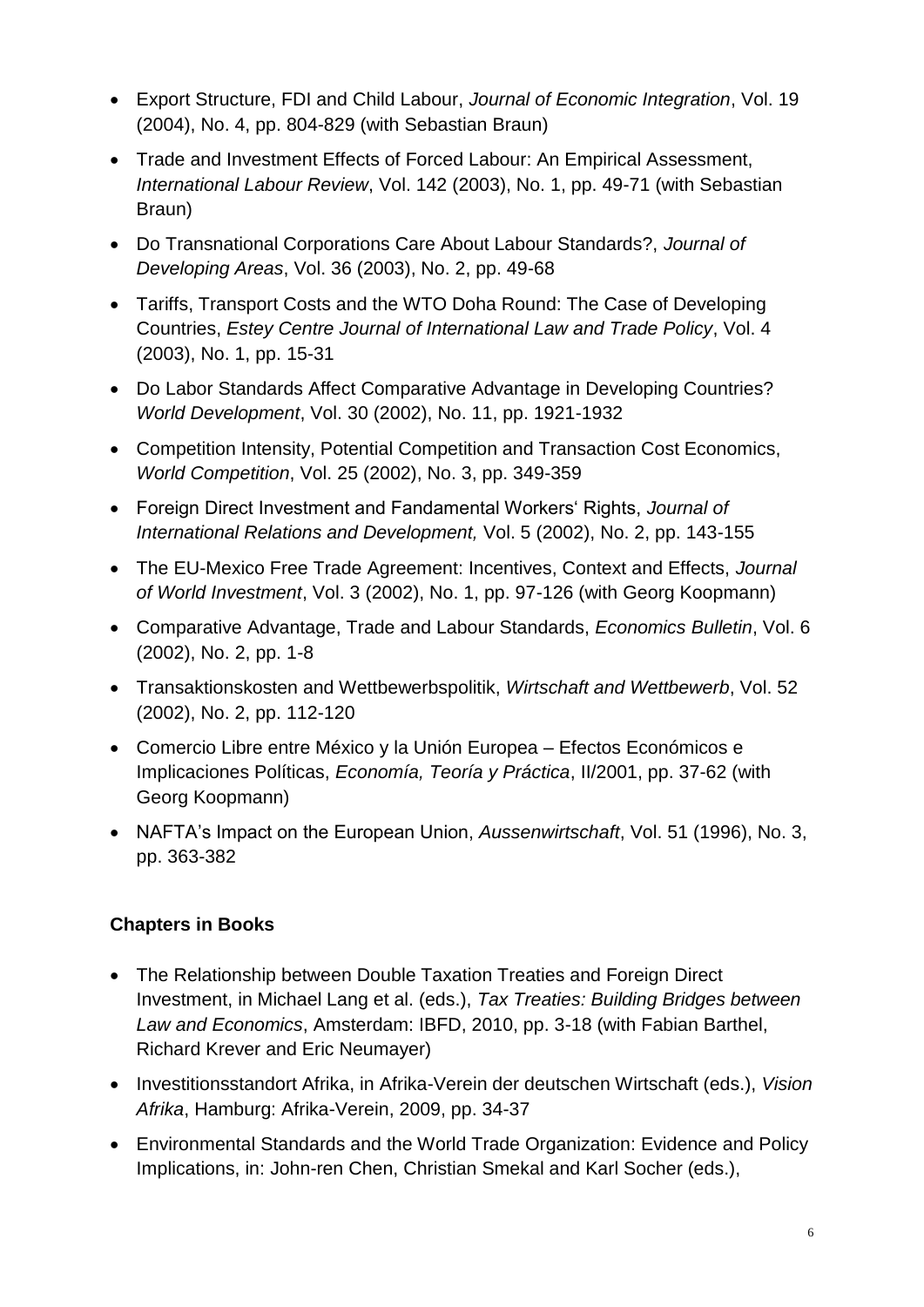*Contributions to the Study of International Institutions and Global Governance*, Innsbruck: Innsbruck University Press, 2009, pp. 131-148 (with Georg Koopmann)

- Do Economic Partnership Agreements Lead to Better Governance in ACP Countries?, in Helmut Asche and Ulf Engel (eds.), *Negotiating Regions: The EU, Africa and the Economic Partnership Agreements*, Leipzig: Leipziger Universitätsverlag, 2008, pp. 61-77 (with Steffen Gröning)
- Trade and FDI in Pollution-intensive Goods: Do Environmental Regulations Matter?, in Raimand Bleischwitz et al. (eds.), *Environmental Economics: Institutions, Competition, Rationality*, INFER Annual Conference, Berlin: VWF, 2006, pp. 225-249 (with Christian Spielmann)
- Multinational Enterprises, Core Labour Standards and the Role of International Institutions, in John-ren Chen and David Sapsford (eds.), *International Institutions and Multinational Enterprises*, Cheltenham: Edward Elgar, 2004, pp. 124-142
- Competition Policy and Transaction Cost Economics, in Clemens Esser and Michael Stierle (eds.), *Current Issues in Competition Policy*, INFER Research Vol. 8, Berlin: Verlag für Wissenschaft and Forschung, 2002, pp. 51-64
- Conversion in Germany: The Macroeconomic Impact, in Nils Petter Gleditsch (ed.), *The Peace Dividend, Contributions to Economic Analysis*, Vol. 235, Amsterdam: North Holland, 1996, pp. 93-115 (with Björn Bloching)

### **Economic Policy Papers**

- [Zwischen Konflikt und Kooperation: Chinesische Strafzölle,](http://www.econis.eu/DB=1/SET=2/TTL=1/SHW?FRST=3) Wirtschaftsdienst, Vol. 92 (2012), No. 1, p. 6
- [Attracting FDI Through BITs and RTAs: Does Treaty Content Matter?,](http://www.vcc.columbia.edu/content/attracting-fdi-through-bits-and-rtas-does-treaty-content-matter) Columbia FDI Perspectives No. 75 (with Axel Berger, Peter Nunnenkamp and Martin Roy)
- Revisiting the ACP-EU Economic Partnership Agreements: The Role of Complementary Trade and Investment Policies, *Intereconomics*, Vol. 45 (2010), No. 4, pp. 249-254
- On the Growth Performance of Sub-Saharan African Countries, *Estey Centre Journal of International Law and Trade Policy*, Vol. 11 (2010), No. 2, pp. 336-348
- AKP-EU Economic Partnership Agreements: Verbesserung der Regierungsführung?, *Wirtschaftsdienst*, Vol. 87 (2007), No. 11, pp. 761-765 (with Steffen Gröning)
- Institutional Prerequisites of Economic Partnership Agreements: The EU-ECOWAS Case, *Intereconomics*, Vol. 41 (2006), No. 2, pp. 231-235 (with Axel Borrmann)
- Reform of the EU Sugar Market, *Intereconomics*, Vol. 41 (2006), No. 4, pp. 231- 235 (with Franziska Jerosch)